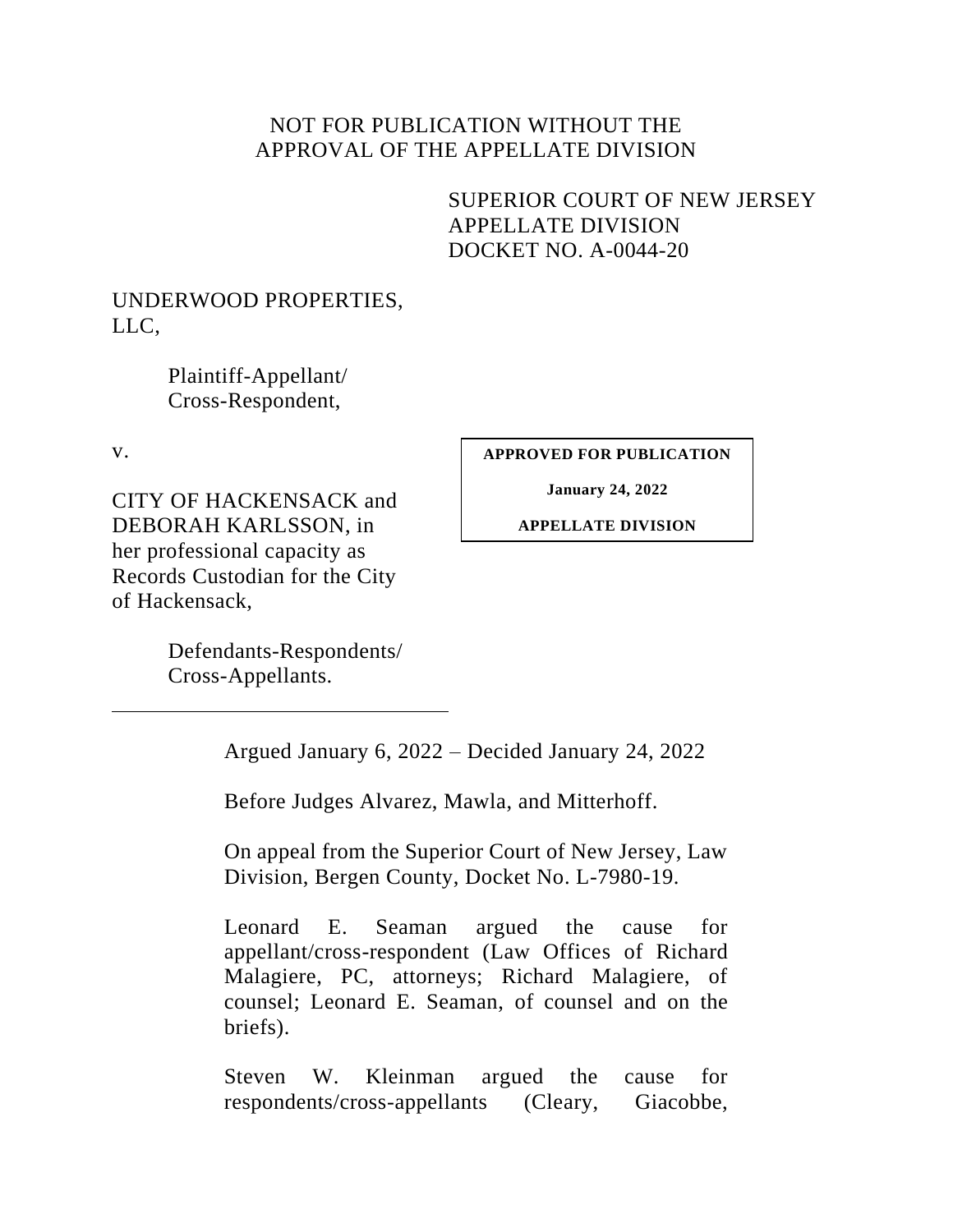Alfieri, Jacobs, LLC, attorneys; Steven W. Kleinman, of counsel and on the briefs).

The opinion of the court was delivered by

MAWLA, J.A.D.

Plaintiff Underwood Properties, LLC appeals from a July 24, 2020 order, denying its application under the Open Public Records Act (OPRA), N.J.S.A. 47:1A-1 to -13, to compel defendants City of Hackensack and its records custodian Deborah Karlsson to produce privileged documents, and awarding plaintiff counsel fees. Defendants cross-appeal and also challenge the counsel fee award. We affirm in all respects.

The dispute underlying the OPRA litigation regards the Hackensack Planning Board's zoning determinations and ordinances adopted in the City's redevelopment plan, which are the subject of two separate lawsuits involving these parties. On August 12, 2019, plaintiff's counsel submitted two OPRA requests "from Richard Malagiere." The first sought "[a]ny and all [emails] relating to official business of the City of Hackensack, such as to constitute a government record, to or from [the deputy mayor's personal email address] from November 2017 through present[.]" The second sought "[t]ext messages, [emails], and any other . . . correspondence" involving nine city officials and the deputy mayor, about a particular planning board application and subsequent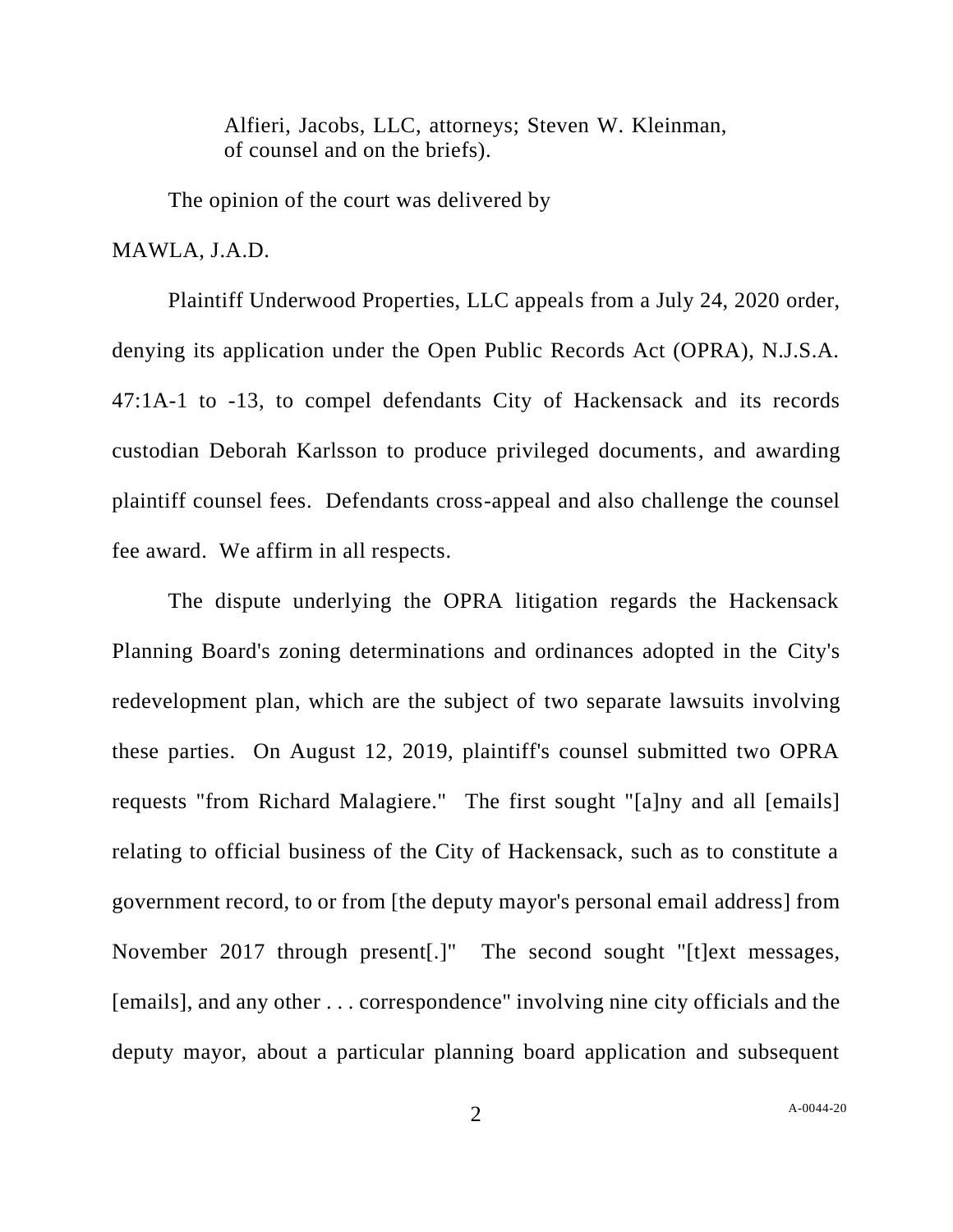resolution and ordinance for a two-year time period. Karlsson denied the first, calling it invalid because it failed "to identify the content and/or subject of the" emails and would require the City to undertake an open-ended search. She requested an extension to respond to the second. On August 28, 2019, plaintiff's counsel submitted a third request seeking communications to and from the deputy mayor's personal email account, narrowing the search terms to specific words.

Karlsson provided seventeen pages of records in response to the second request and thirteen pages for the third. She also submitted a Vaughn index<sup>1</sup> explaining why certain records were withheld or redacted as privileged. However, Karlsson declined to produce records responsive to seven search terms generating over 400 emails, asserting "it is the City's position that any of the above search terms producing more than 400 [emails] are too general for the City to review" and would constitute an open-ended records search.

<sup>&</sup>lt;sup>1</sup> "[A] Vaughn index . . . is a detailed affidavit [submitted by the withholding government entity] correlating the withheld documents with the claimed exemptions. To pass muster, a Vaughn index must consist of one comprehensive document, adequately describe each withheld document or redaction, state the exemption claimed, and explain why each exemption applies." Cozen O'Connor v. U.S. Dep't of Treasury, 570 F. Supp. 2d 749, 765 (E.D. Pa. 2008).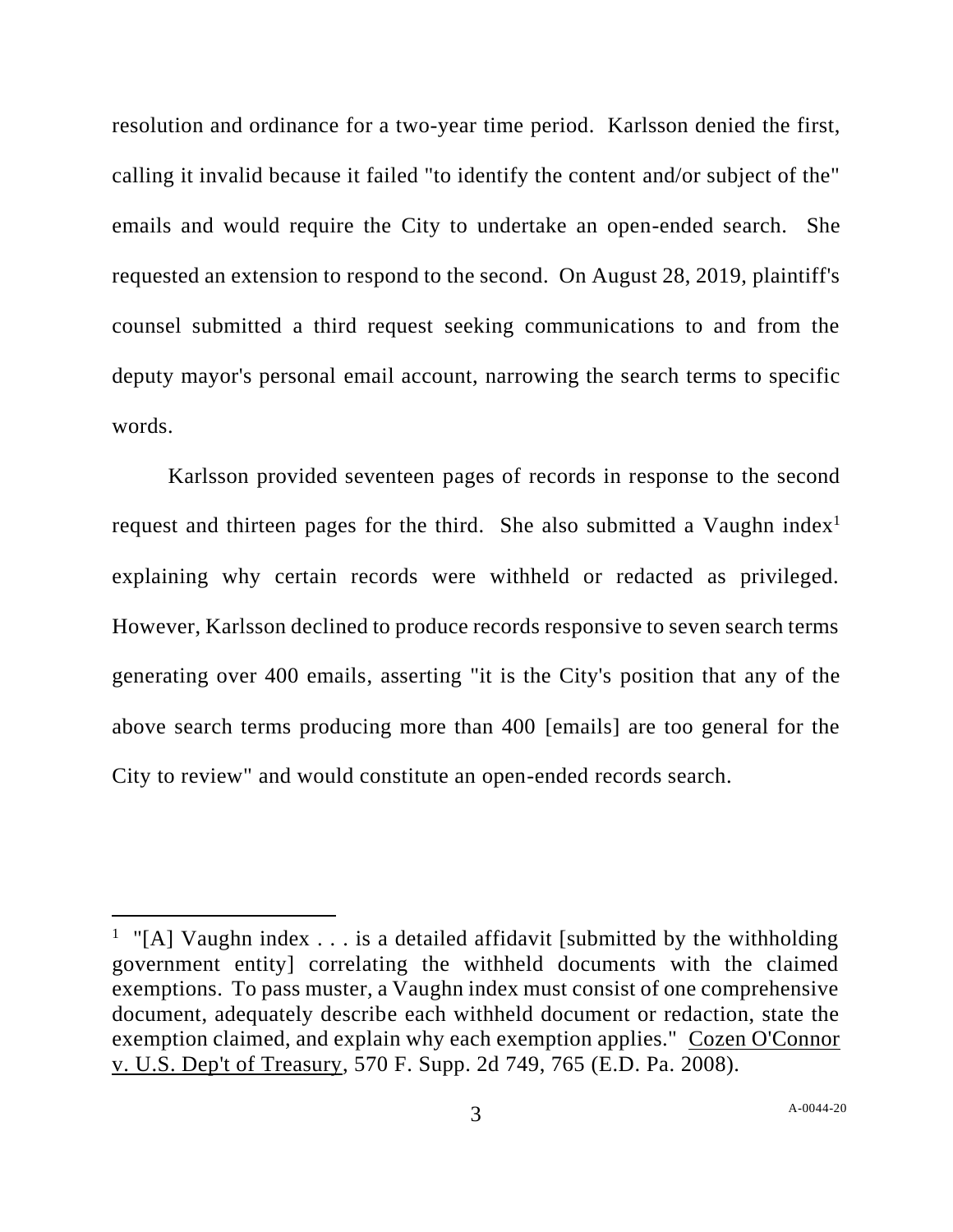Plaintiff's counsel filed a complaint in lieu of prerogative writs and an order to show cause alleging defendants violated OPRA by: "(1) denying access to records for search terms generating over 400 responsive [emails], and (2) improperly asserting privileges and exemptions to withhold four categories of [emails] responsive to the 'approved' search terms, when those [emails] should have been provided along with the rest of [d]efendants' partial production . . . ." Plaintiff sought in camera review of the privileged documents. Defendants opposed the emergent application, arguing plaintiff's counsel lacked standing to file the OPRA complaint, could not be awarded attorney's fees, and the requests were properly denied as overly broad.

On January 9, 2020, Judge Bonnie J. Mizdol ordered defendants to produce certain documents directly to plaintiff and to provide the privileged documents—namely, emails between the deputy mayor and four city officials to the court. On February 13, 2020, following her in camera review, the judge ordered defendant to produce three of the four categories of emails, but found one category "wholly exempted from production under the deliberative process and attorney-client privilege[.]" Plaintiff moved for \$14,560.20 in counsel fees, supported by an affidavit of services pursuant to N.J.S.A. 47:1A-6 and RPC  $1.5(a)$ .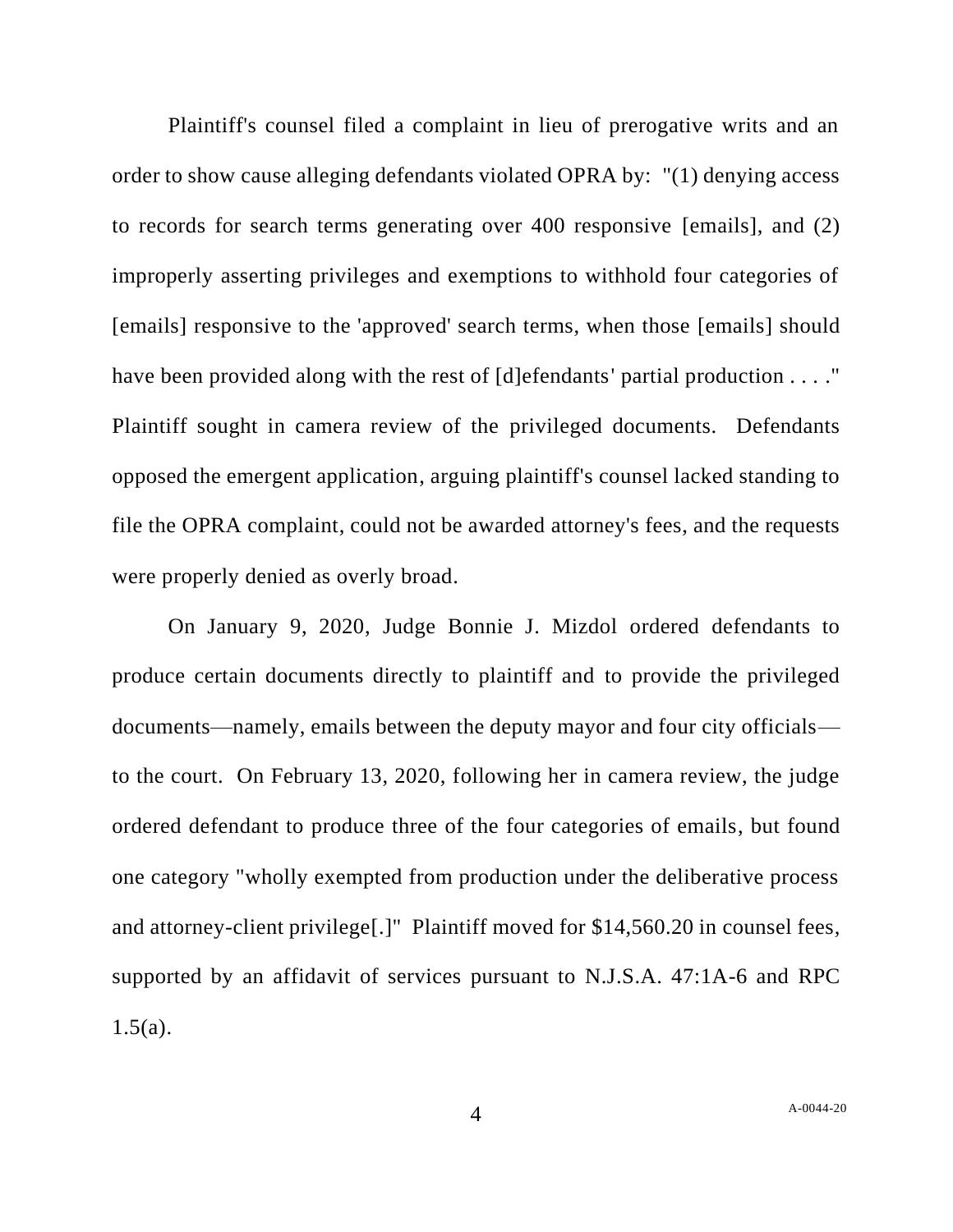Defendants moved for reconsideration of the order requiring production of the privileged materials. The judge granted reconsideration and reclassified all categories of emails she reviewed in camera as privileged. She denied plaintiff's request for counsel fees associated with the documents she reviewed in camera.

In May 2020, plaintiff moved to compel production of the documents ordered to be produced in January, and again sought counsel fees. Defendants withheld a portion of the documents on grounds of privilege. Additionally, they argued plaintiff lacked standing to seek counsel fees because the OPRA request was submitted in the name of Malagiere, plaintiff's attorney. The judge ordered defendants to produce the disputed records for in camera review.

Thereafter, the judge entered the July order, which is the subject of these appeals, accompanied by a detailed forty-two-page written opinion. She concluded nine of the ten documents withheld by defendants were protected from disclosure by the deliberative process privilege and beyond the scope of plaintiff's request; the tenth document was protected by the attorney-client privilege.

Acknowledging that OPRA standing is not a "straightforward" issue, the judge noted N.J.S.A. 47:1A-6 states: "'A person who is denied access to a

5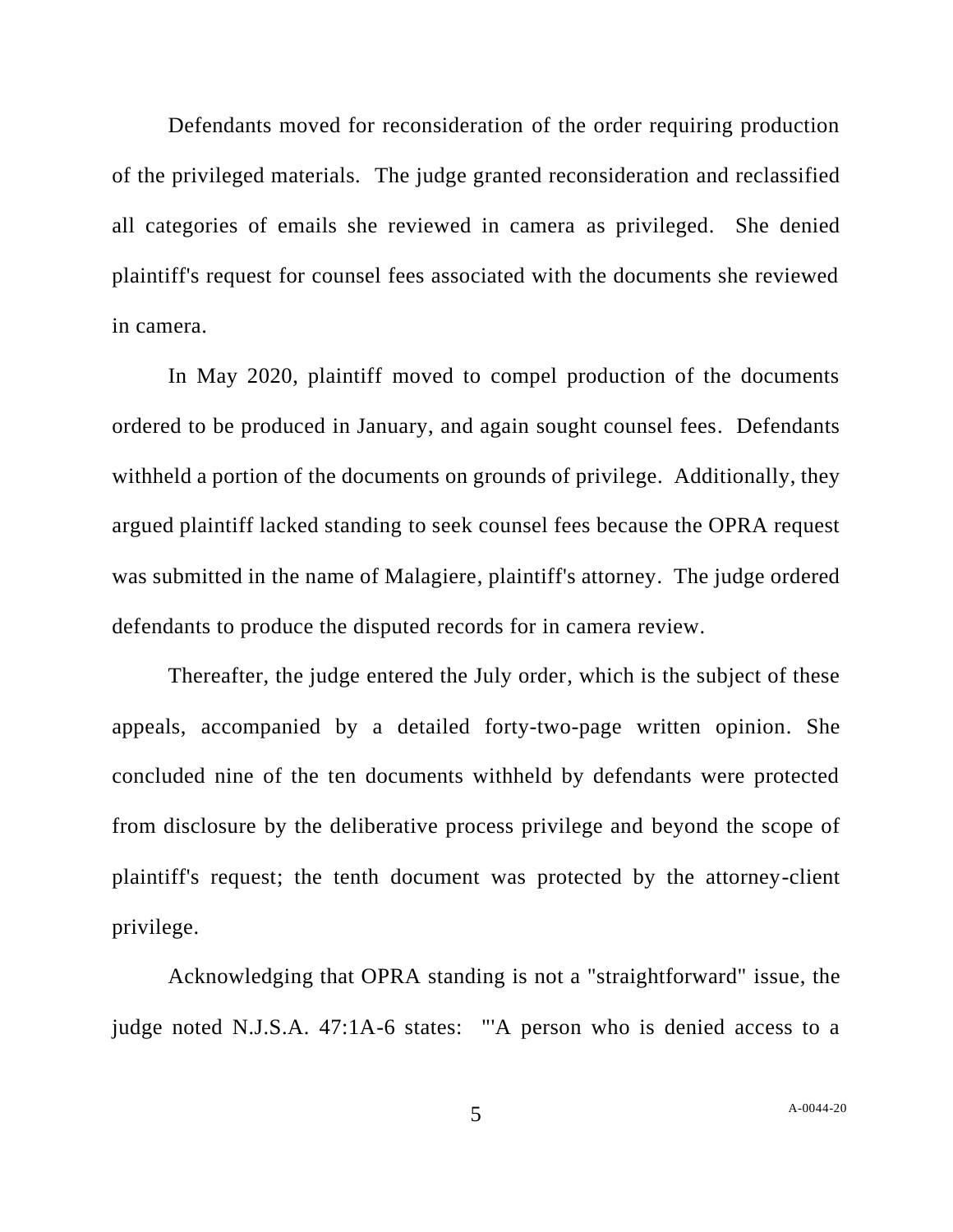government record by the custodian of the record, at the option of the requestor, may institute a proceeding to challenge the custodian's decision,' and that '[t]he right to institute any proceeding under this section shall be solely that of the requestor.'" (alteration in original). However, she concluded plaintiff had standing because plaintiff's counsel "has the power to act under implied authority to handle matters on behalf of his client as long as he is given consent."

The judge also noted "the Government Records Council has addressed this particular situation by way of its Denial of Access complaint form. That form specifically states: 'If you are an attorney who requested records and are filing this complaint on behalf of a client, please state the client's name.'" She concluded "it is more than apparent here that an attorney may request documents on behalf of a client and subsequently file suit under the client's name." She concluded plaintiff could seek fees because plaintiff's counsel filed the OPRA request on behalf of his client and within the scope of his representation.

The judge observed her January 2020 order

clarified the records that [p]laintiff was searching for, it also narrowed the scope of the original request . . . . Despite this narrowing, [d]efendants turned over 831 pages of records that had not been previously produced pursuant to the August 28 request. Moreover, with respect to the original request, the court finds it facially apparent that [d]efendants' imposed limit of 400 responsive hits was arbitrary and capricious, especially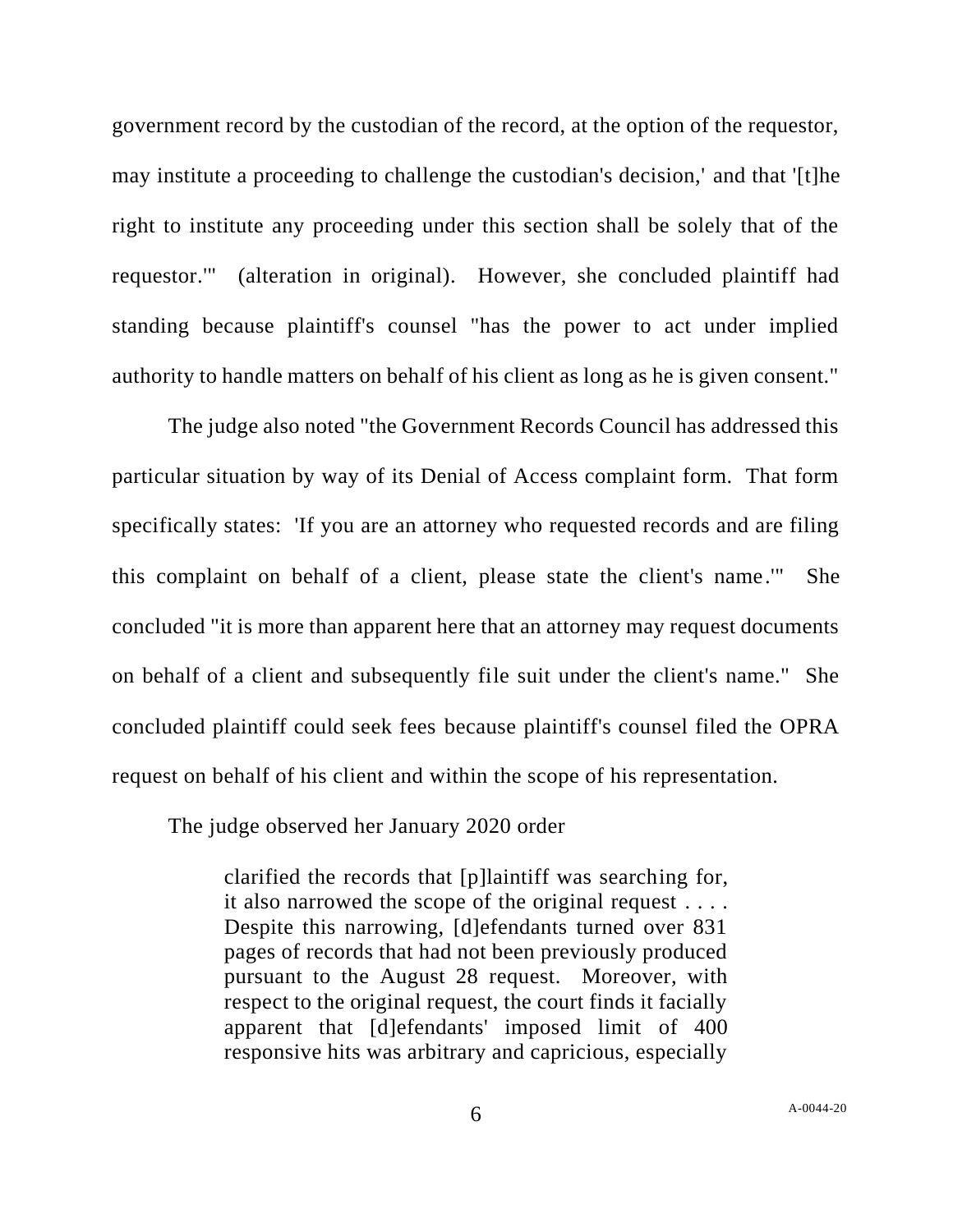in light of the fact that [one search term] produced 401 responsive records.

Thus, "the 831 pages of records would not have been effected[] but for [p]laintiff's filing of suit in this case . . . and that [p]laintiff's success is limited here to only the records that [d]efendants initially produced . . . pursuant to the court's January . . . order."

The judge performed a lodestar analysis and addressed each RPC 1.5(a) factor. At the outset, she noted plaintiff's counsel billed in quarter hour increments and modified it to "the more widely-accepted six-minute billing increment." The judge analyzed and reduced certain billing entries she found excessive and concluded the remaining factors either favored an award of fees or did not militate against it. Hence, "only the portion of attorneys' fees and costs attributable to litigation of the original [order to show cause]" were compensable because "no subsequent litigation has resulted in further production of documents" and the purpose of the OPRA request was not vindicated.

The judge found plaintiff's challenge to the 346-page Vaughn index caused defendants to produce thirty-five pages and noted each page of the index "addresses three entries on average, [and] the court extrapolates that approximately 3,633 pages, representing approximately 1,038 documents [346

7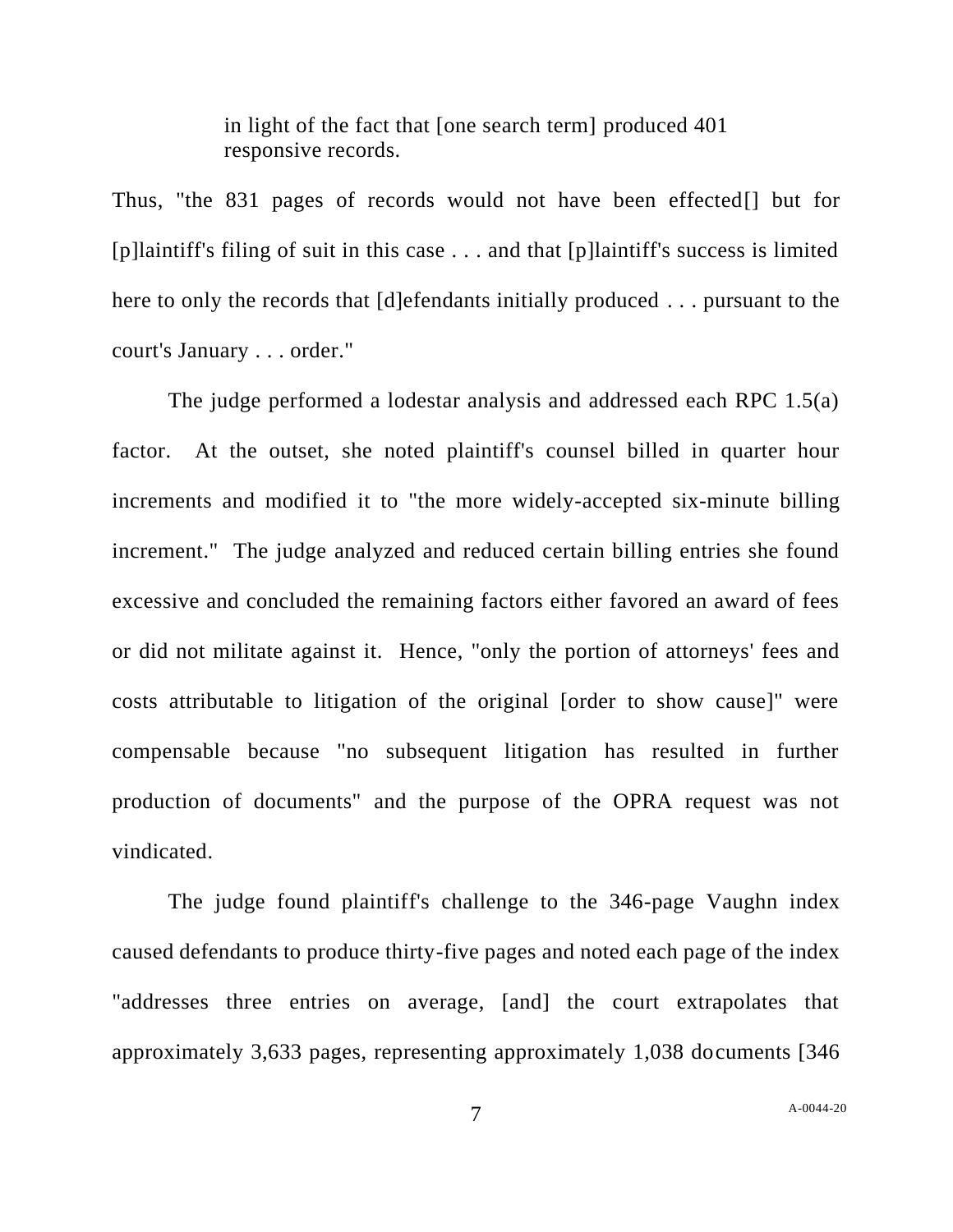x 3=1,038], were withheld from production." Therefore, she concluded "less than [twenty percent] of the documents originally sought were actually produced." The judge awarded plaintiff \$3,750, or roughly one-half of the lodestar amount.

I.

Our review of a trial court's interpretation of OPRA is de novo. See O'Boyle v. Borough of Longport, 426 N.J. Super. 1, 8 (App. Div. 2012). "Findings of fact, however, are reviewed deferentially." Ibid. (citing Rova Farms Resort, Inc. v. Invs. Ins. Co., 65 N.J. 474, 484 (1974)).

"[A] reviewing court will disturb a trial court's award of counsel fees 'only on the rarest of occasions, and then only because of a clear abuse of discretion.'" Litton Indus., Inc. v. IMO Indus., Inc., 200 N.J. 372, 386 (2009) (quoting Packard-Bamberger & Co. v. Collier, 167 N.J. 427, 444 (2001)). This is because a "trial court [is] in the best position to weigh the equities and arguments of the parties . . . . " Packard-Bamberger & Co., 167 N.J. at 447. We reverse only if the award is "made without a rational explanation, inexplicably departed from established policies, or rested on an impermissible basis." Flagg v. Essex Cnty. Prosecutor, 171 N.J. 561, 571 (2002) (quoting Achacoso-Sanchez v. Immigr. & Naturalization Serv., 779 F.2d 1260, 1265 (7th Cir. 1985)).

8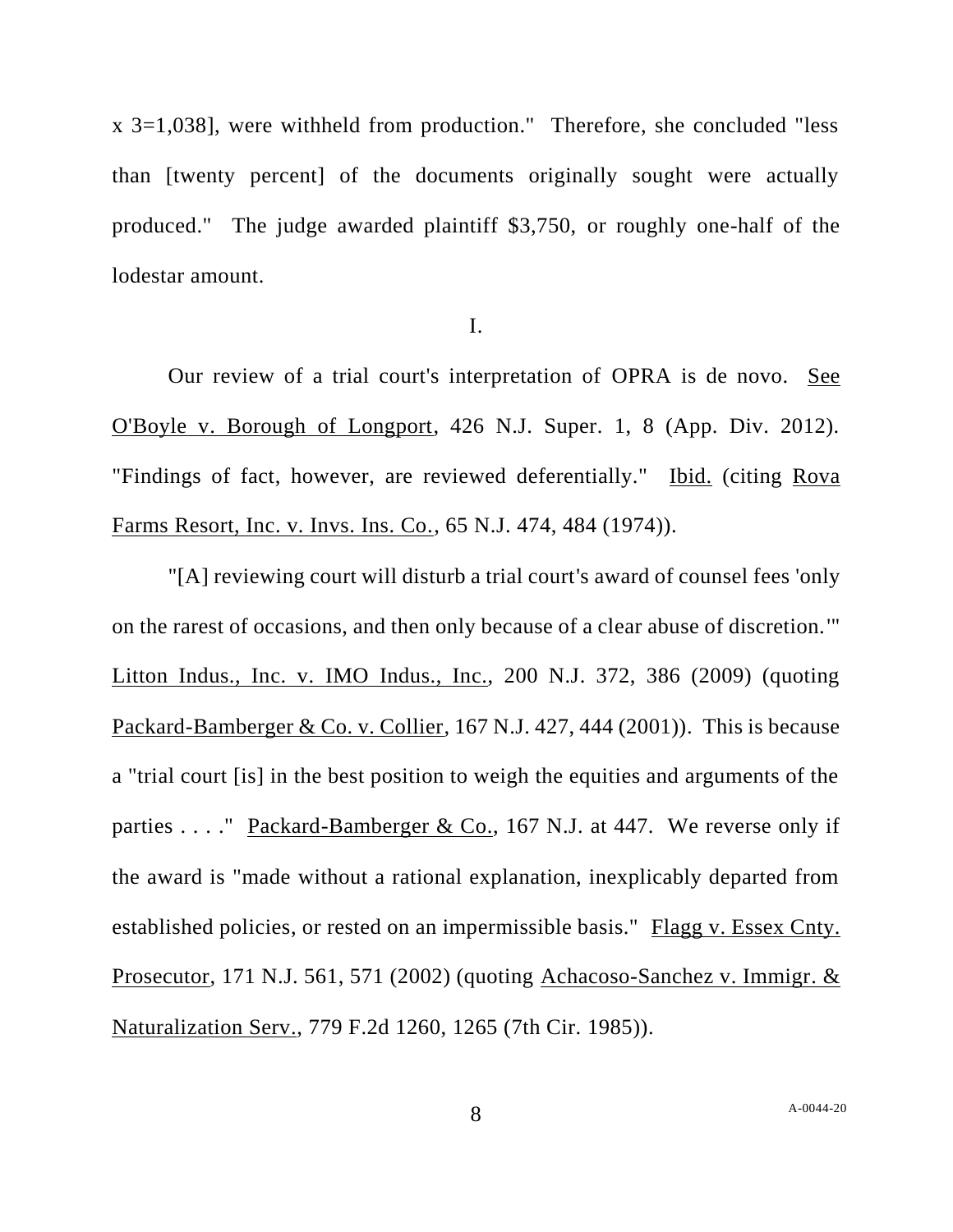II.

On appeal, plaintiff argues the judge erred by not releasing an email on grounds of attorney-client privilege. Plaintiff contends defendants waived the privilege by including a third party, the City's financial advisor, on the email. Plaintiff also challenges the judge's calculation of counsel fees, alleging that she considered "irrelevant and inappropriate factors" and should not have relied on the number of documents produced to reduce the lodestar because many of plaintiff's expenses were litigation costs rather than time billed. Plaintiff also asserts the judge incorrectly concluded OPRA was not vindicated, yet the lawsuit yielded additional documents.

On cross-appeal, defendants argue the judge should not have awarded counsel fees because plaintiff did not prevail or demonstrate the documents were released because of the lawsuit. Defendants also repeat their claim plaintiff did not have standing to bring suit for an OPRA request it did not file. Defendants urge us to consider "establish[ing] the standard that if an attorney is filing an OPRA request on behalf of a client, it must clearly disclose that fact to the custodian of records, or if the response proceeds to litigation the attorney must be deemed the 'requestor.'"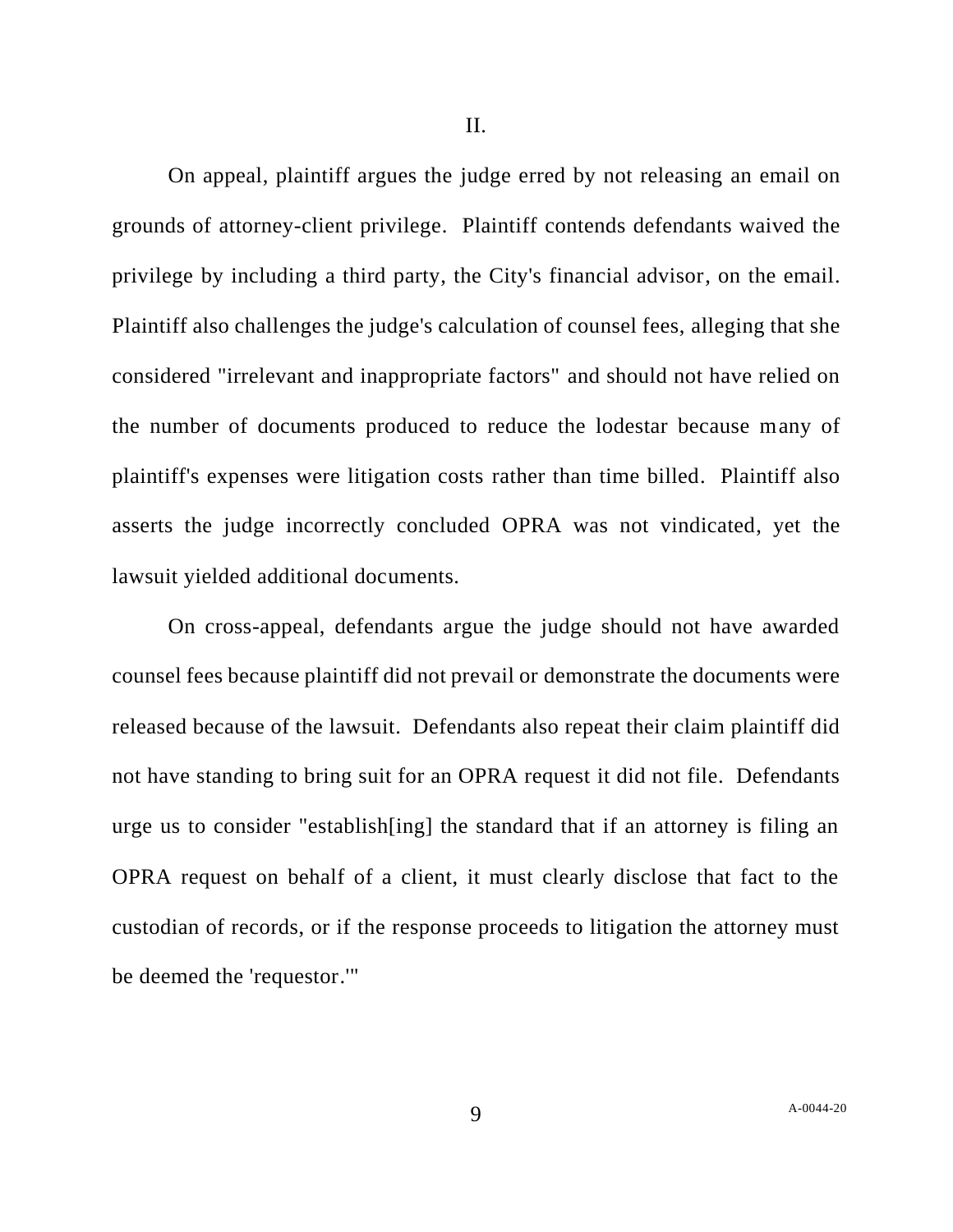### **Standing**

We affirm Judge Mizdol's ruling on standing for the reasons expressed in

her opinion. N.J.S.A. 47:1A-6 states:

A person who is denied access to a government record by the custodian of the record, at the option of the requestor, may:

institute a proceeding to challenge the custodian's decision by filing an action in Superior Court . . . .

. . . .

The right to institute any proceeding under this section shall be solely that of the requestor.

Plaintiff's counsel filed the OPRA request on behalf of his client. Defendants' claim counsel did not have authority to file the OPRA requests or the subsequent suit after defendants denied the requests for records is unsupported by the record. Counsel sought the records to further the underlying litigation involving the same parties and counsel; therefore, counsel's role in making the request was no mystery. This argument lacks merit. See R. 2:11-  $3(e)(1)(E)$ .

Furthermore, "OPRA is to be construed broadly to achieve the Legislature's over-arching goal of making public records freely available[.]" Scheeler v. Atl. Cnty. Mun. Joint Ins. Fund, 454 N.J. Super. 621, 625 (App. Div.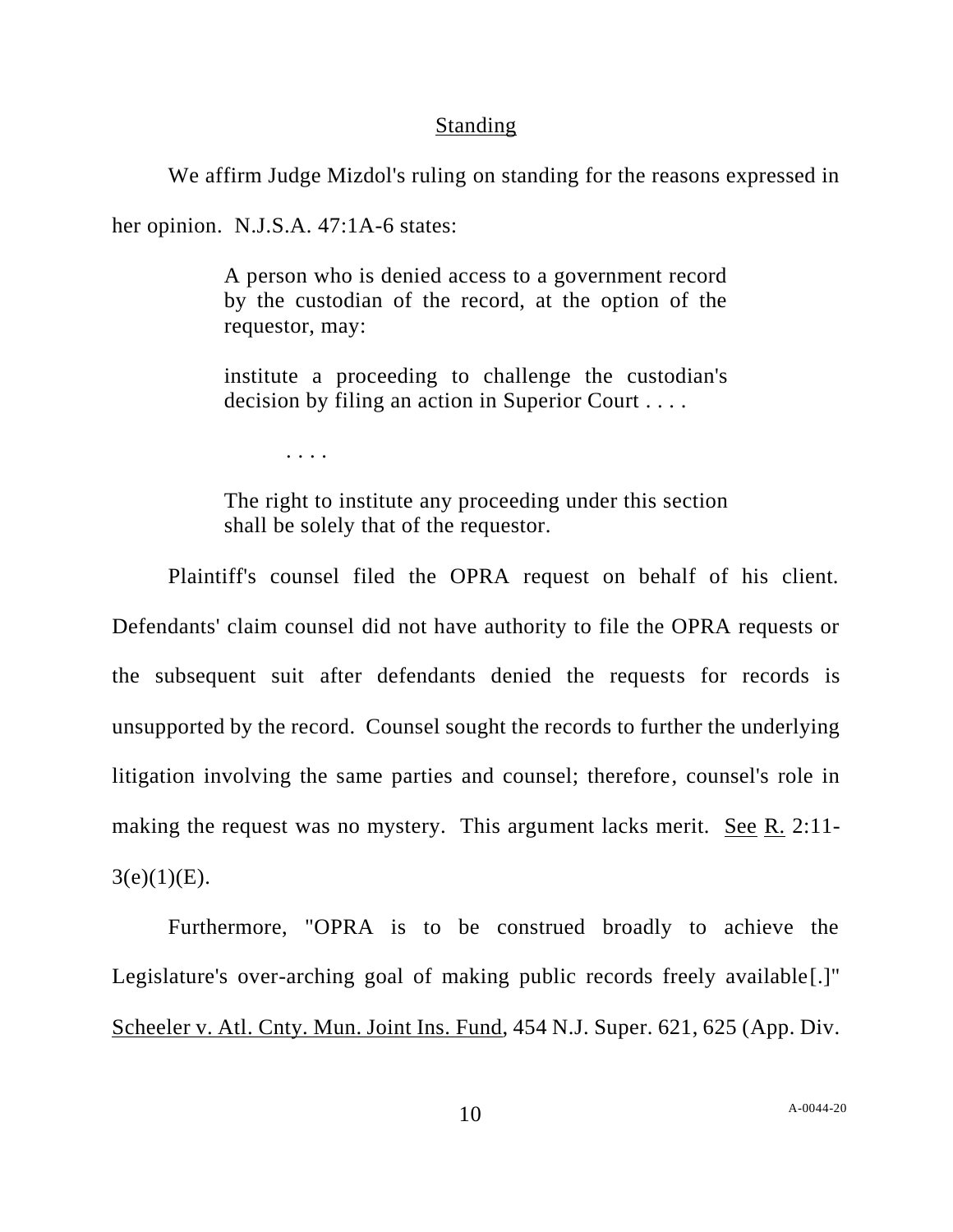2018). Moreover, "New Jersey courts always have employed 'liberal rules of standing."' CFG Health Sys., LLC v. Cnty. of Hudson, 413 N.J. Super. 306, 314 (App. Div. 2010) (quoting Jen Elec., Inc. v. Cnty. of Essex, 197 N.J. 627, 645 (2009)). For these reasons, we decline to adopt defendants' literal reading of N.J.S.A. 47:1A-6.

### Attorney-Client Privilege

OPRA declares it is "the public policy of this State that: government records shall be readily accessible for inspection . . . by the citizens of this State, with certain exceptions, for the protection of the public interest[.]" N.J.S.A. 47:1A-1. One exception is the attorney-client privilege. N.J.S.A. 47:1A-1.1. In pertinent part, the attorney-client privilege, provides "communications between a lawyer and his client in the course of that relationship and in professional confidence, are privileged. . . ." N.J.S.A. 2A:84A-20(1); N.J.R.E.  $504(1)$ .

The privilege "does not attach to a communication knowingly made within the hearing of any person whose presence nullifies the privilege....  $[T]$ he privilege protects only those communications expected or intended to be confidential." O'Boyle v. Borough of Longport, 218 N.J. 168, 185 (2014) (citing N.J.R.E. 504(3). The privilege is not limited to legal advice but extends to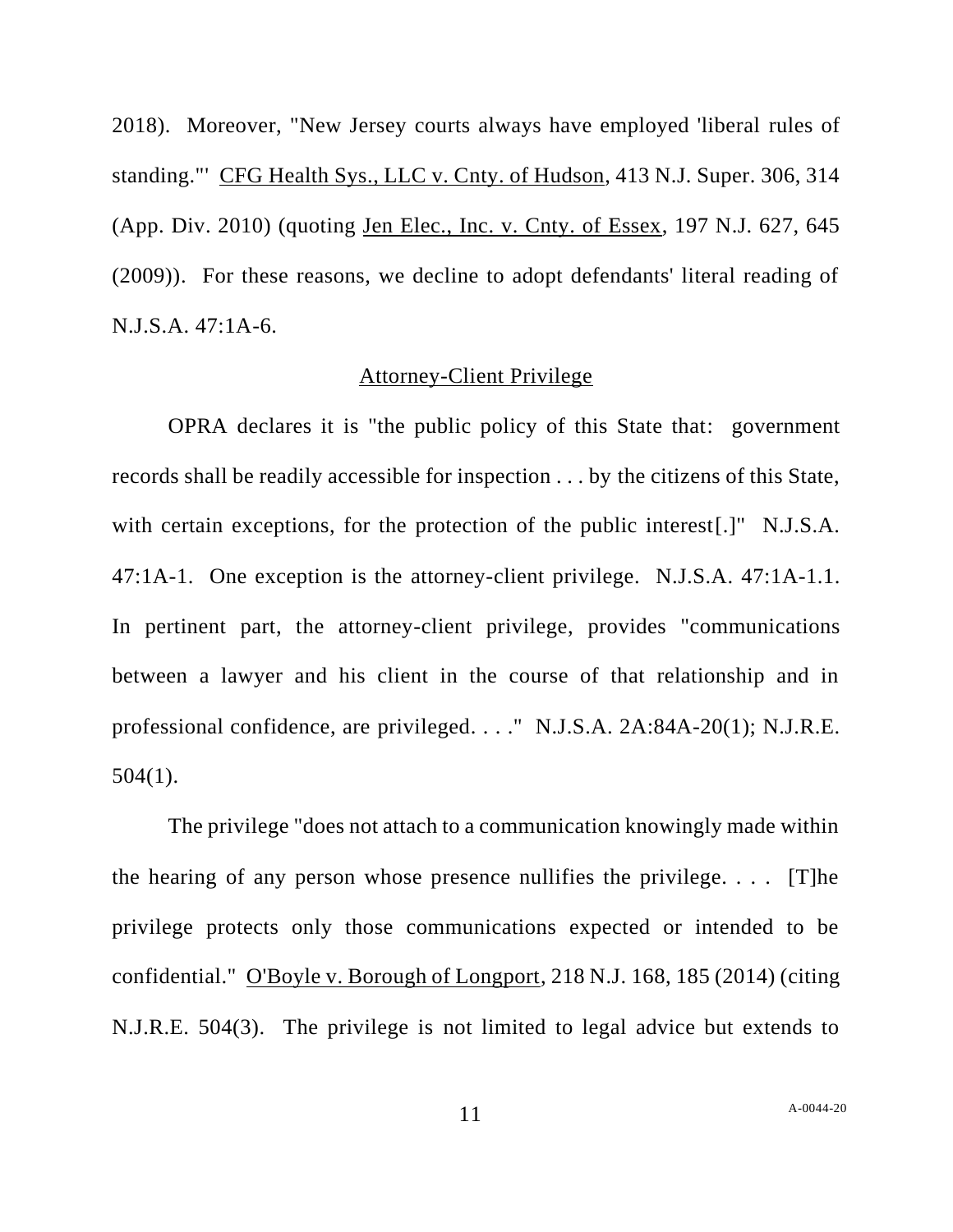"consultations with third parties whose presence and advice are necessary to the legal representation." Ibid.

We have explained the common interest exception and held a communication with a third party may still be protected under the attorney client privilege "if '(1) the disclosure is made due to actual or anticipated litigation; (2) for the purposes of furthering a common interest; and (3) the disclosure is made in a manner not inconsistent with maintaining confidentiality against adverse parties.'" Laporta v. Gloucester Cnty. Bd. of Chosen Freeholders, 340 N.J. Super. 254, 262 (App. Div. 2001) (quoting Holland v. Island Creek Corp., 885 F. Supp. 4, 6 (D.D.C. 1995); see also In re Bevill, Bresler & Schulman, 805 F.2d 120, 126 (3d Cir. 1986)).

We consider the purpose of asserting the privilege when determining whether a specific communication between a client and an attorney is protected. In re Custodian of Recs., Crim. Div. Manager, 420 N.J. Super. 182, 187 (App. Div. 2011). The privilege should be strictly construed. Paff v. Div. of L., 412 N.J. Super. 140, 150-51 (App. Div. 2010) (citing In re Selser, 15 N.J. 393, 405- 06 (1954)).

Judge Mizdol found "the Vaughn index . . . indicated . . . a single email by [the City's attorney] to Hackensack officials, representatives, or agents which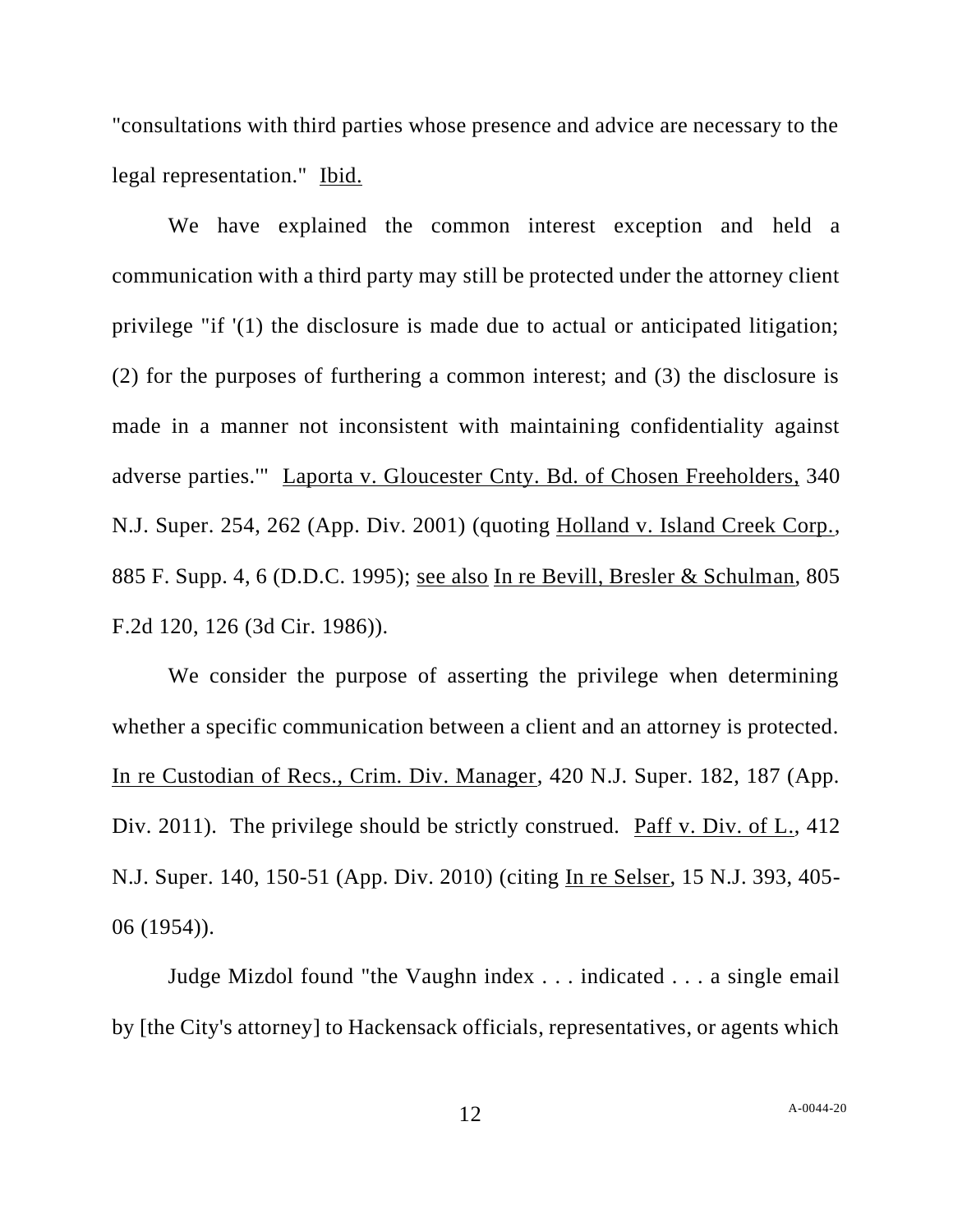was made in the course of [counsel's] legal representation of the city. . . . The court's in camera review confirms this explanation." She concluded the attorney-client privilege applied because "(1) the conversation was made with the purpose of seeking or rendering legal advice, (2) [the financial advisor] was copied on the email in his capacity as the City's financial planner on a matter involving both legal and financial matters."

We affirm for the reasons expressed by the judge and reject plaintiff's argument that applying the common interest test would lead to a different result. The email communicated legal advice about the underlying planning board and zoning ordinance litigation to city officials as a group and included the financial planner in his official capacity. There is no evidence the communication was intended to be public—the City's counsel and the financial planner filed certifications to this effect.

### Counsel Fees

We reject the parties' challenges to the counsel fee determination. OPRA allows a prevailing party to receive "reasonable attorney's fee[s]." N.J.S.A. 47:1A-6 (emphasis added). "[T]he phrase 'prevailing party' is a legal term of art that refers to a 'party in whose favor a judgment is rendered.'" Mason v. City of Hoboken, 196 N.J. 51, 72 (2008) (quoting Buckhannon Bd. & Care Home, Inc.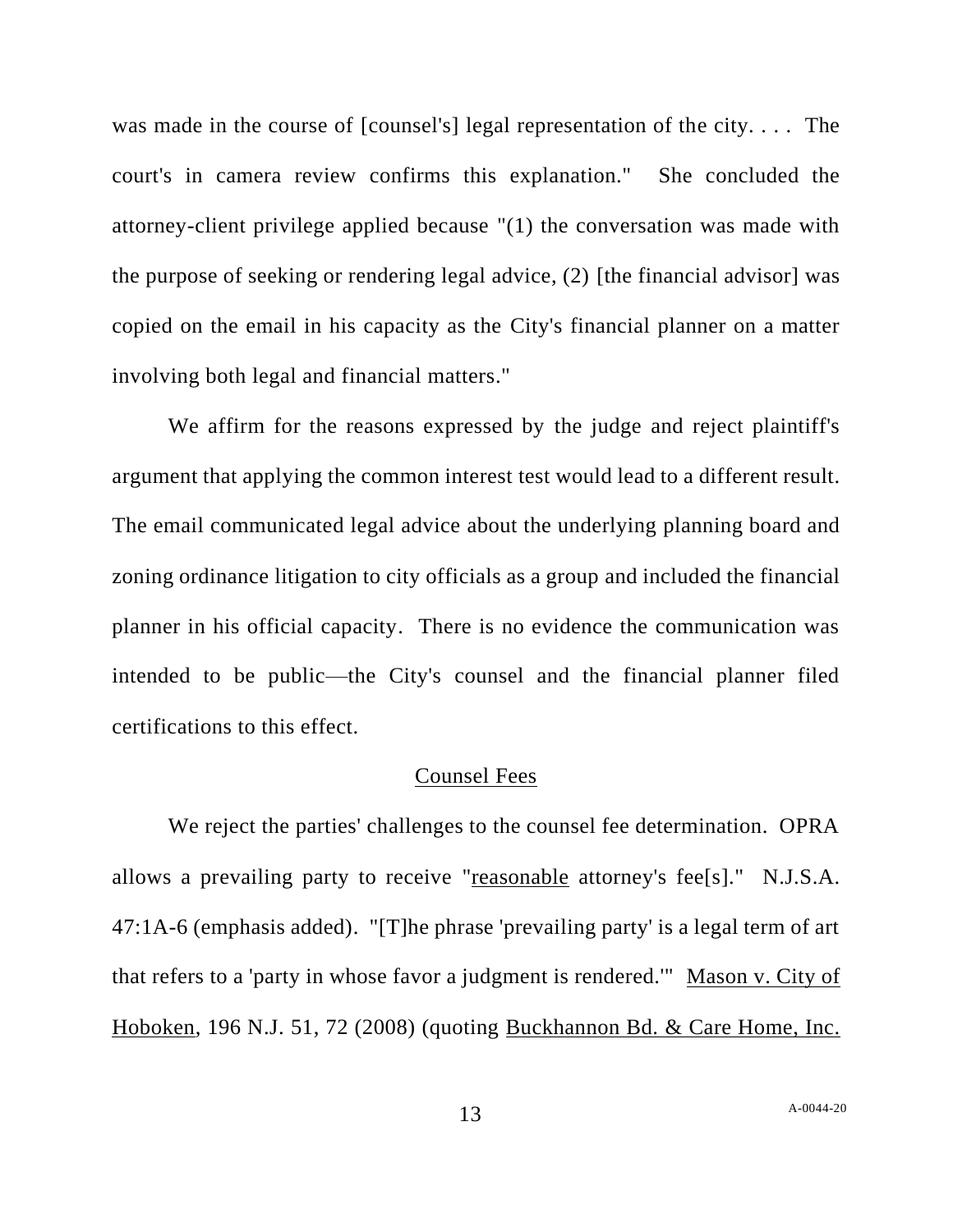v. W. Va. Dep't of Health and Hum. Res., 532 U.S. 598, 603 (2001)). "A plaintiff is considered a prevailing party 'when the actual relief on the merits of [the] claim materially alters the relationship between the parties by modifying the defendant's behavior in a way that directly benefits the plaintiff.'" Teeters v. Div. of Youth and Fam. Servs., 387 N.J. Super. 423, 432 (App. Div. 2006) (alteration in original) (quoting Warrington v. Vill. Supermarket, Inc., 328 N.J. Super. 410, 420 (App. Div. 2000)).

In Mason, the Court held "requestors are entitled to attorney's fees under OPRA . . . when they can demonstrate: (1) 'a factual causal nexus between plaintiff's litigation and the relief ultimately achieved'; and (2) 'that the relief ultimately secured by plaintiffs had a basis in law.'" Mason, 196 N.J. at 76 (quoting Singer v. State, 95 N.J. 487, 494-95 (1984)). "The party does not need to obtain all relief sought, but there must be a resolution that 'affect[s] the defendant's behavior towards the prevailing plaintiff.'" Smith v. Hudson Cnty. Reg., 422 N.J. Super. 387, 394 (App. Div. 2011) (alteration in original) (quoting Teeters, 387 N.J. Super. at 432). Such action includes a "change (voluntary or otherwise) in the custodian's conduct." Spectraserv, Inc. v. Middlesex Cnty. Utils. Auth., 416 N.J. Super. 565, 583 (App. Div. 2010) (citing Teeters, 387 N.J. Super. at 430-31).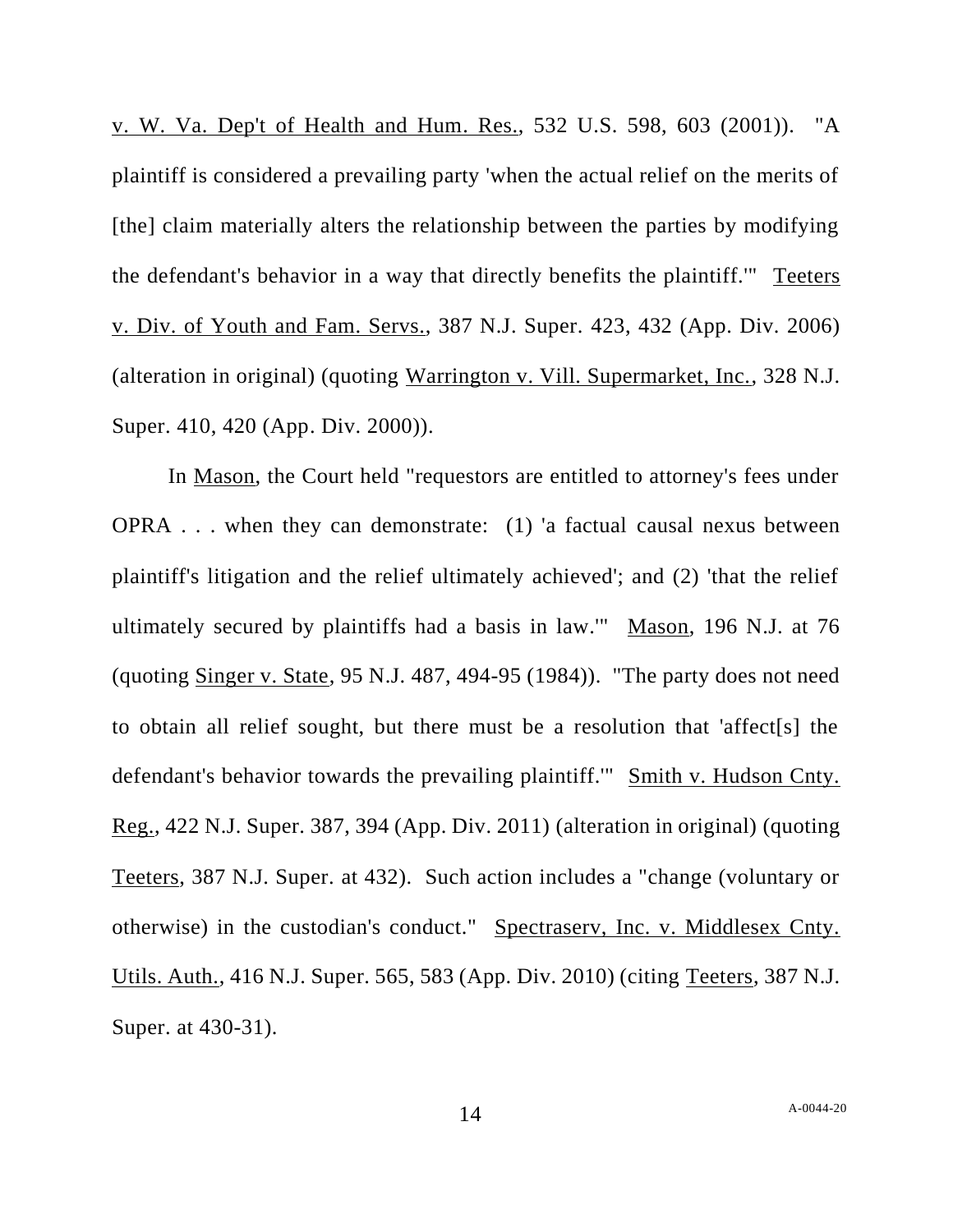Here, the judge conducted a fact-sensitive inquiry, demonstrating plaintiff was the prevailing party under the catalyst theory and was entitled to an award. See Mason, 196 N.J. at 79. Plaintiff showed a causal nexus between the litigation and results achieved because the suit caused defendants to release an additional 831 documents. Moreover, plaintiff's suit modified defendants' behavior to plaintiff's benefit. See Teeters, 387 N.J. Super. at 432.

Defendants' claims they would have responded to the revised OPRA request without court intervention are unsupported by the record. As the judge commented, defendants acted arbitrarily in capping the search hits to 400 per term. The litigation and the court's order ultimately produced the information sought in the OPRA request.

The judge's calculation of the lodestar and final fee amount was not an abuse of discretion. In determining the fee award pursuant to fee-shifting provisions, courts must determine the "lodestar" amount, which is "the number of hours reasonably expended on the litigation multiplied by a reasonable hourly rate." Litton Indus., 200 N.J. at 406 (quoting R.M. v. Sup. Ct. of N.J., 190 N.J. 1, 10 (2007)). The calculation includes a careful evaluation of the specific hourly rates supporting the fee application. Rendine v. Pantzer, 141 N.J. 292,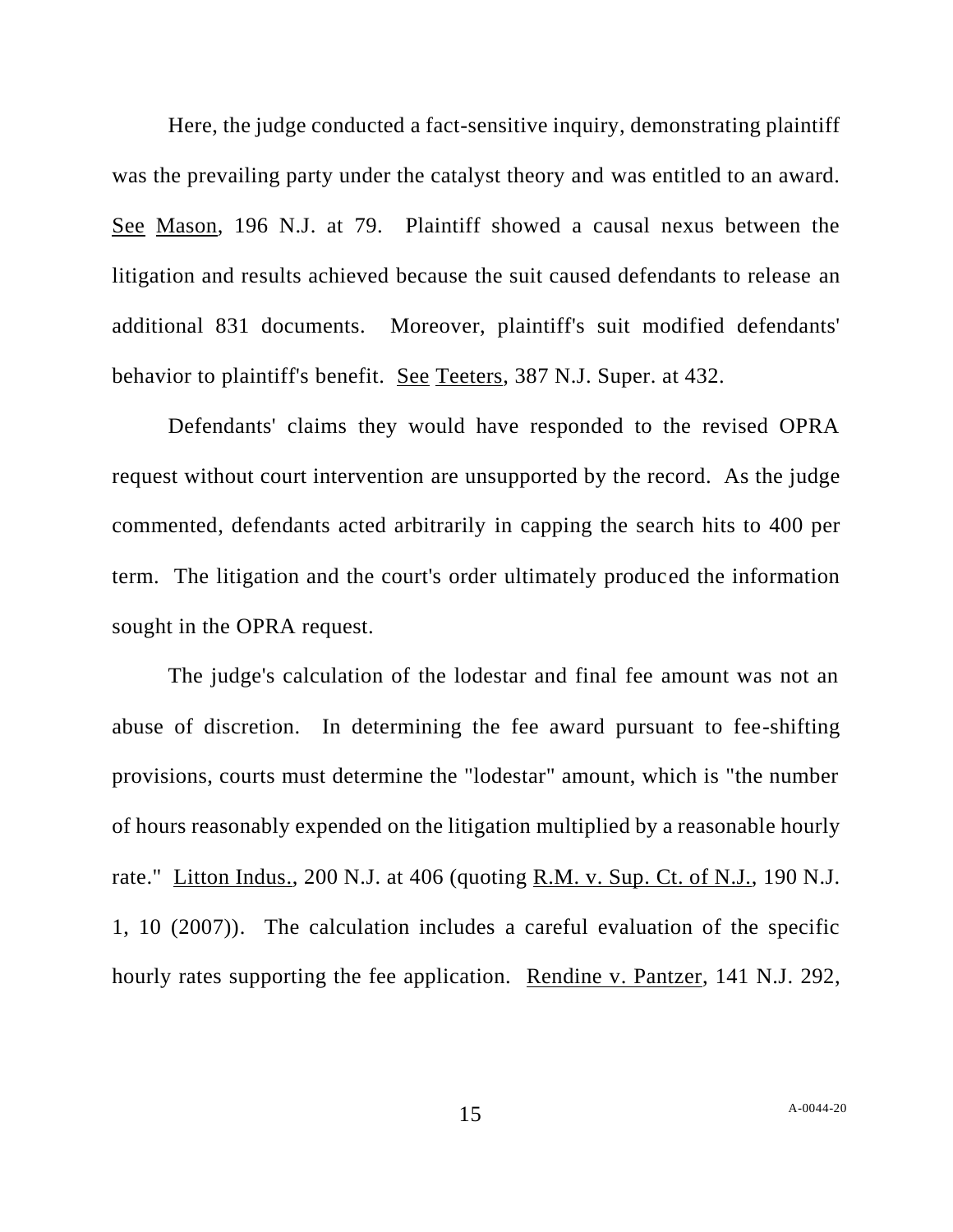335 (1995). To determine the reasonableness of a fee, the trial court must weigh the RPC 1.5(a) factors.

Our Supreme Court has stated: "The trial court should conduct a qualitative analysis that weighs such factors as the number of documents received versus the number of documents requested, and whether the purpose of the OPRA was vindicated by litigation." New Jerseyans for a Death Penalty Moratorium v. N.J. Dep't of Corr., 185 N.J. 137, 155 (2005). Vindication may mean "acquiring that one smoking gun record hidden amongst hundreds of pages or . . . it may be the absence of any records." Ibid. (internal quotations omitted). The court should not rely "on percentages of documents obtained to determine whether a reduction of the lodestar is appropriate in OPRA cases." Id. at 154.

A fee award "can be problematic" when a plaintiff obtains only partial success. Id. at 153. As such, "courts [can] 'reduce the lodestar fee if the level of success achieved in the litigation is limited as compared to the relief sought.'" Id. at 154 (quoting Rendine, 141 N.J. at 336). "[A] reduction may be appropriate if 'the hours expended, taking into account the damages prospectively recoverable, the interests to be vindicated, and the underlying statutory objectives, exceed those that competent counsel reasonably would have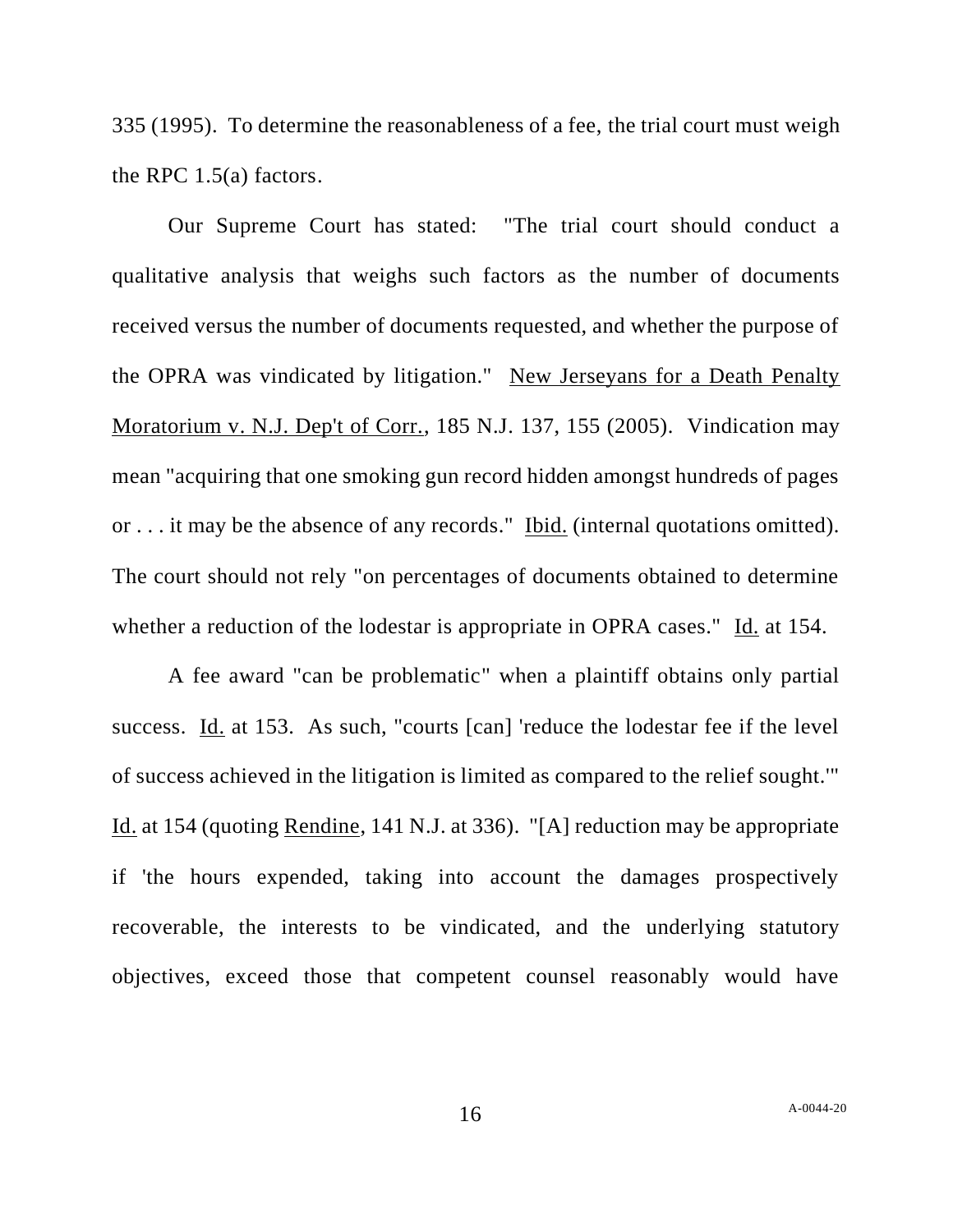expended.'" Walker v. Guiffre, 209 N.J. 124, 132 (2012) (quoting Rendine, 141 N.J. at 336)).

We disagree with plaintiff's argument the judge relied on improper factors in calculating the fee award. The judge conducted a careful review of the time and costs billed by counsel and explained why she reduced the sums sought.

The judge's conclusion plaintiff did not vindicate OPRA was not fatal to awarding fees. The purpose of OPRA "is to maximize public knowledge about public affairs in order to ensure an informed citizenry and to minimize the evils inherent in a secluded process." Times of Trenton Publ'g Corp. v. Lafayette Yard Cmty. Dev. Corp., 183 N.J. 519, 535 (2005) (quoting Asbury Park Press v. Ocean Cnty. Prosecutor's Off., 374 N.J. Super. 312, 329 (Law Div. 2004)). The fee award reflects the partial success achieved by plaintiff, which is compensable. New Jerseyans, 185 N.J. at 154.

The judge's calculation of the documents she concluded were improperly withheld by defendants did not abrogate the Supreme Court's admonition that trial courts should not rely on a percentage calculation of the record yielded by the OPRA litigation to calculate fees. A thorough review of the record shows the judge performed a qualitative analysis of plaintiff's counsel's billing when she reduced the lodestar figure. Her findings were based on the substantial